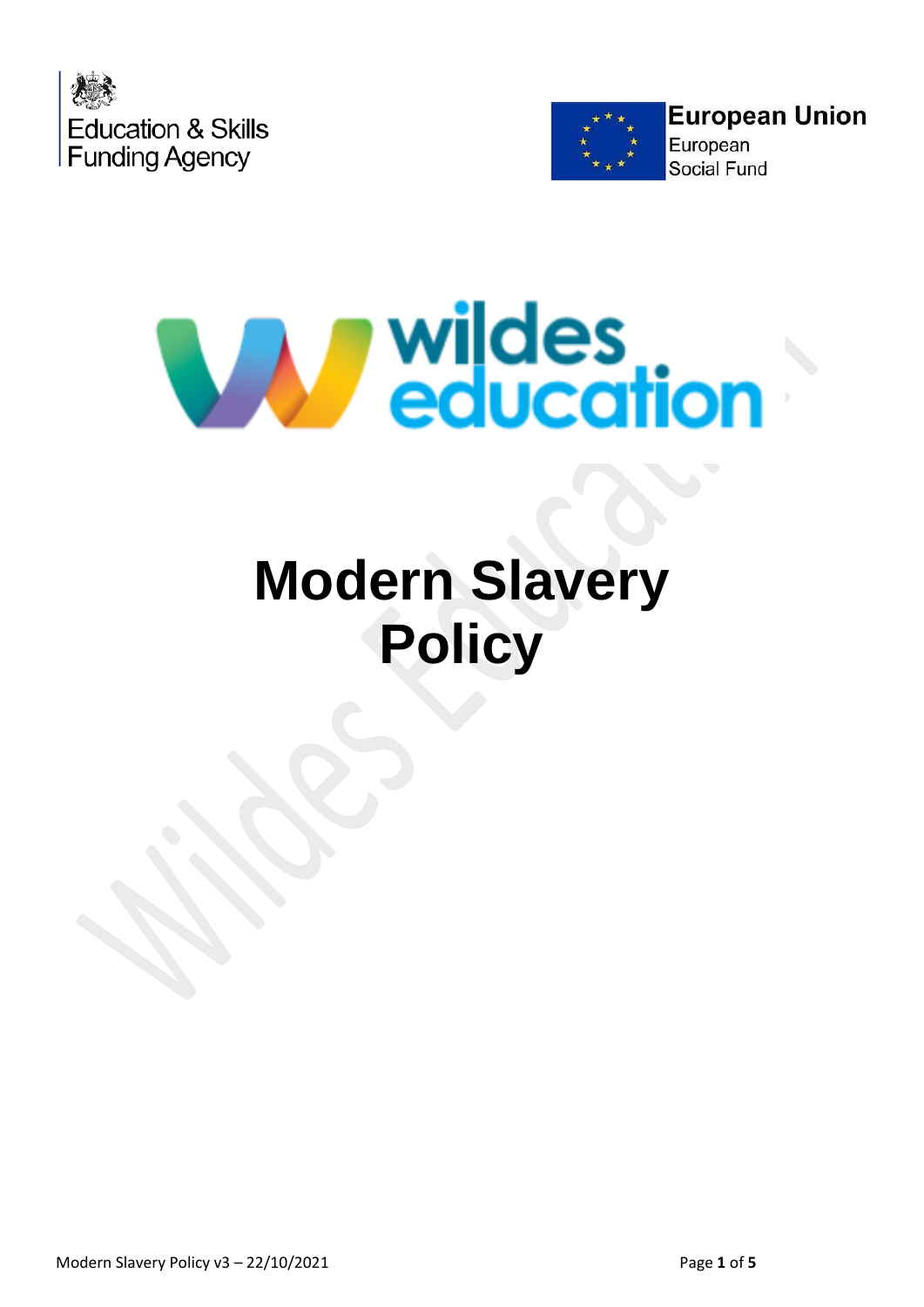### **1. Introduction**

Wildes Education is committed to understanding all potential modern slavery risks to its business and to ensuring the business and its supply chains are free of modern slavery.

In compliance with section 54 of the Modern Slavery Act 2015, the company understands that modern slavery is a serious crime and a violation of fundamental human rights. Modern Slavery can occur in various forms, including trafficking of people, forced labour and servitude all of which have in common the deprivation of a person's liberty by another in order to exploit them for personal or commercial gain.

#### **2. Aim**

Wildes Education are committed to acting ethically and with integrity within all our business dealings and relationships and to implement and enforce effective systems and controls to ensure modern slavery is not taking place anywhere in our own business or our supply chain.

Wildes Education aim to encourage openness and will support anyone who raises genuine concerns in good faith under this policy, even if they turn to be mistaken. The company are committed to ensure that no one suffers any detrimental treatment because of reporting in good faith their suspicion that modern slavery is or maybe taking place in any part of the business or within our supply chain.

### **3. Scope**

This policy applies to all persons working for the company or on behalf in any capacity, including contractors, external consultants, and business partners.

# **4. About Modern-Day Slavery**

Modern slavery is the illegal exploitation of people for personal or commercial gain. It covers a wide range of abuse and exploitation including sexual exploitation, domestic servitude, forced labour, criminal exploitation and organ harvesting.

Modern slavery is all around us, but often just out of sight. People can become entrapped making our clothes, serving our food, picking our crops, working in factories, or working in houses as cooks, cleaners, or nannies.

Victims of modern slavery can be any age, gender, nationality and ethnicity. They are tricked or threatened into work and may feel unable to leave or report the crime through fear or intimidation. They may not recognise themselves as a victim. From the outside, it can look like a normal job. But people are being controlled – they can face violence or threats, be forced into inescapable debt, or have had their passport taken away and are being threatened with deportation. Many have fallen into this oppressive trap simply because they were trying to escape poverty or insecurity, improve their lives and support their families. Now, they can't leave.

Source <https://www.met.police.uk/advice/advice-and-information/ms/modern-slavery/> <https://www.antislavery.org/slavery-today/modern-slavery/>

#### **Modern Slavery is a serious crime. It encompasses:**

- Human trafficking.
- Slavery, servitude, and forced or compulsory labour.

Source modern slavery statutory guidance – GOV.UK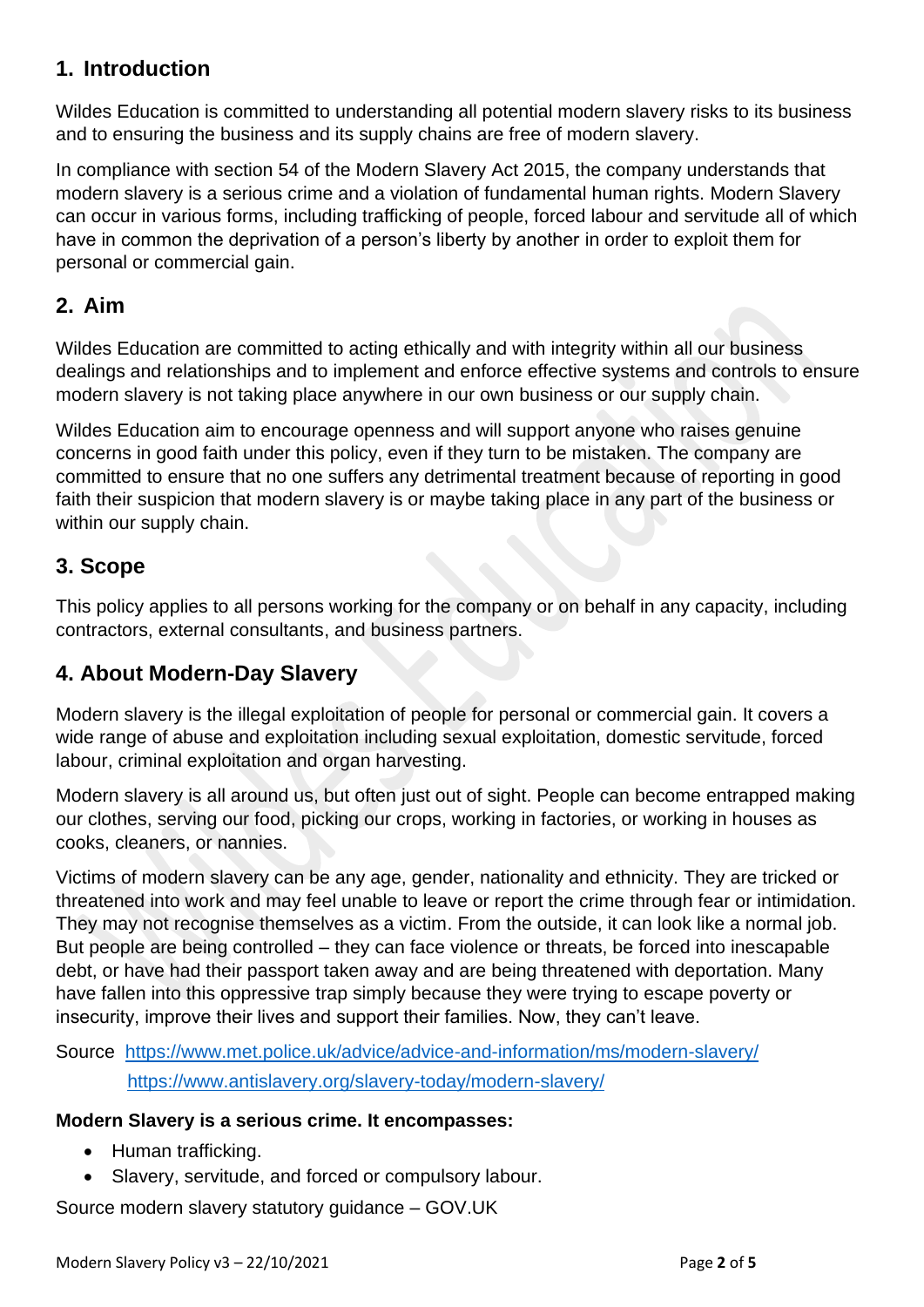### **4a. Types of slavery**

Types of modern slavery include:

- **Human trafficking** adults and children are traded so they can be exploited by others for commercial gain. Find out more about human [trafficking.](https://www.met.police.uk/advice/advice-and-information/ms/human-trafficking/)
- **Forced labour** victims are forced to work against their will, often working very long hours for little or no pay in dire conditions under verbal or physical threats of violence to them or their families. It can happen in many sectors of the economy.
- **Sexual exploitation** victims are pressurised to perform non-consensual or abusive sexual acts, such as prostitution, escort work and pornography. Women and children make up the majority of victims, but men can also be affected.
- **Criminal exploitation** often controlled and maltreated, victims are forced into crimes such as cannabis cultivation or pickpocketing against their will. They might also have their benefits taken over by their exploiter.
- **Organ harvesting** the illegal removal of a person's internal organs which can then be sold.

Source<https://www.met.police.uk/advice/advice-and-information/ms/modern-slavery/>

### **4b. General signs of modern slavery**

Common signs that someone may be exploited are:

- Isolation
- Restricted freedom of movement
- Reluctance to seek help
- Physical appearance
- Poor living conditions
- Unusual travel arrangements

Source<https://www.unseenuk.org/about-modern-slavery/spot-the-signs/>

#### **5. Reporting**

#### **Wildes Education Safeguarding Team**

- Designated Safeguarding Lead is Sharon Lawrence: Tel: 07385 089040.
- Deputy Safeguarding Lead is Julie Lawton Tel: 07810 091 084.
- Safeguarding Officer is Leah Cook Tel: 07570 900 102
- Safeguarding email: [safeguarding@wildeseducation.co.uk](mailto:safeguarding@wildeseducation.co.uk)
- Office 0114 228 8588
- **Always call [999](tel:999) if there is a crime in action or immediate threat to life**. If you have a hearing or speech impairment, use our textphone service 18000 or text us on 999 if you've pre-registered with the [emergencySMS](https://www.relayuk.bt.com/how-to-use-relay-uk/contact-999-using-relay-uk.html) service.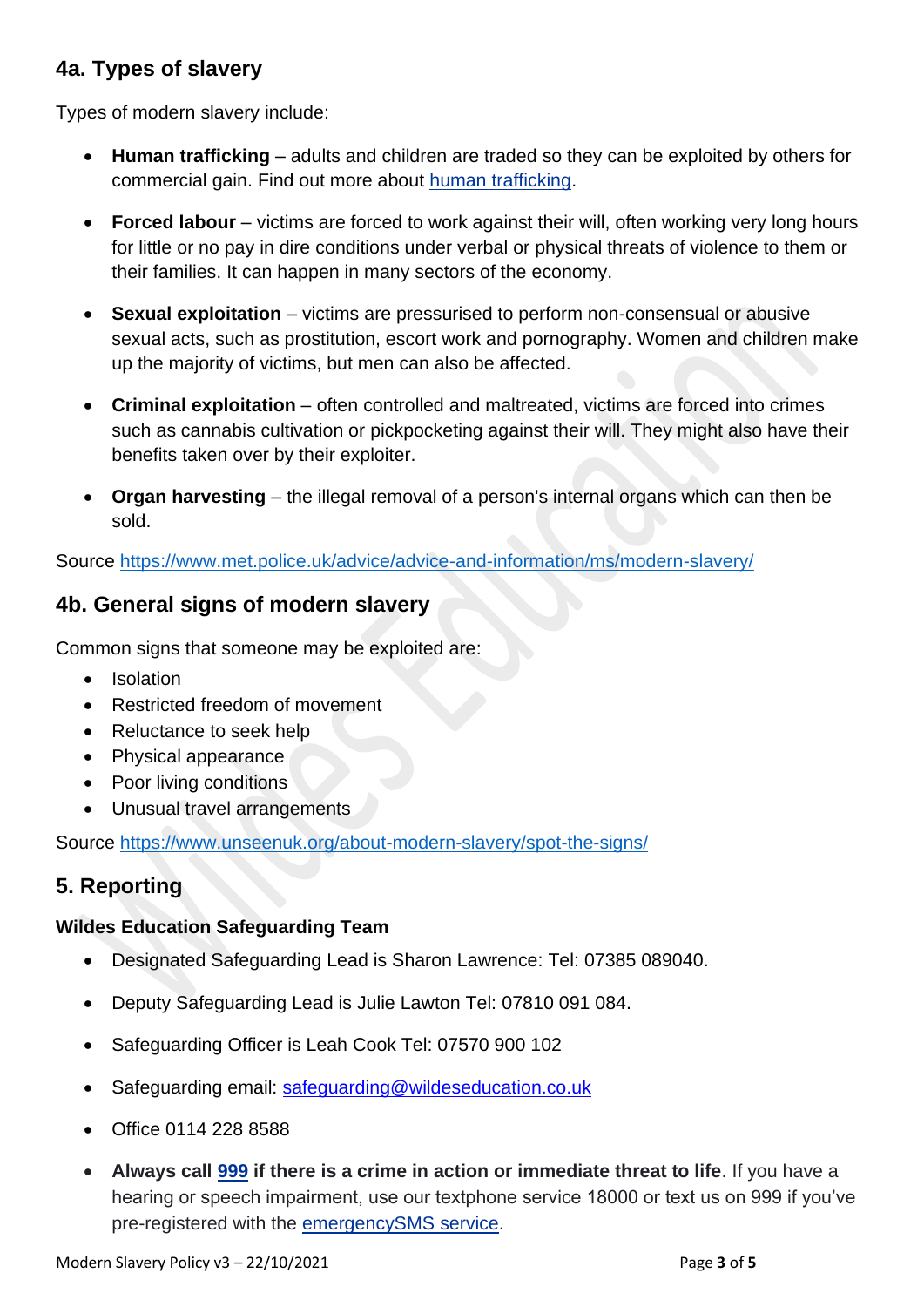- To report a suspicion or seek advice you can contact the Modern Slavery Helpline confidentially on [08000](tel:08000121700) 121 700. This is open 24 hours a day, 365 days a year.
- You can report [modern](https://www.met.police.uk/ro/report/ocr/af/how-to-report-a-crime/) slavery online or call us on [101](tel:101) at any time to report an incident. If you have a hearing or speech impairment, use our textphone service on 18001 101.
- Should you wish to remain anonymous you can contact Crimestoppers on [0800](tel:0800555111) 555 111.
- Salvation Army support all adult victims of modern slavery in England and Wales. Their confidential helpline 0800 808 3733 is available 24/7.

#### **6. Responsibility and monitoring of this policy**

This policy will be reviewed annually by the designated safeguarding lead and/or deputy lead in line with changes or new legislation and/or regulations.

Managers are responsible for ensuring those reporting to them understand and comply with this policy.

All staff have a responsibility for ensuring this policy complies with our legal and ethical obligations, and that all those under our control comply with it.

This policy is provided to staff during their induction and further updates communicated as and when the policy is updated.

Any questions or concerns about the operation of this policy, or if you consider that this policy has not been followed, you should raise the matter with the designated safeguarding lead or deputy lead.

# **7. Right to Access Information**

Individuals have rights to access personal data that is being held about them either on computer or in manual files. Any person who wishes to exercise this right is required to submit a subject access request to The Data Protection Officer